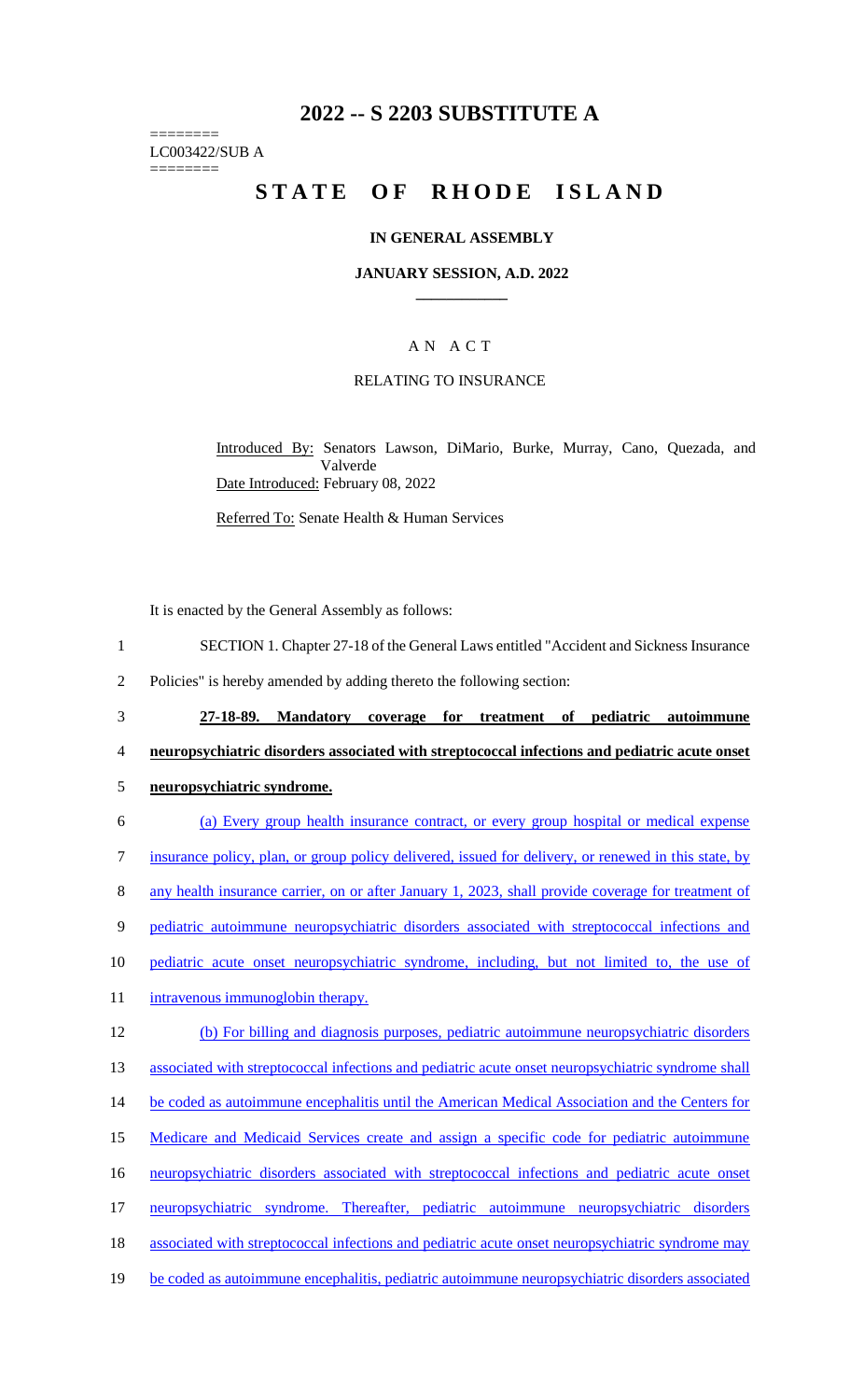1 with streptococcal infections, or pediatric acute onset neuropsychiatric syndrome.

 (c) The health care benefits outlined in this section apply only to services delivered within the state of Rhode Island; provided, that all health insurance carriers shall be required to provide coverage for those benefits mandated by this section outside of the state of Rhode Island where it 5 can be established through a pre-authorization process that the required services are not available in the state of Rhode Island from a provider in the health insurance carrier's network. (d) Each health insurance carrier shall collect and provide to the office of the health

insurance commissioner, in a form and frequency acceptable to the commissioner, information and

data reflecting the costs and the savings of adding the benefit coverage provided in this section. On

10 or before January 1, 2025, the office of the health insurance commissioner shall report to the general

11 assembly a cost-benefit analysis of the implementation of the benefit coverage provided in this

12 section. The intent of this cost-benefit analysis is to determine if adding the benefit coverage

13 provided in this section produces a net savings to health insurance carriers and to policy holders.

 SECTION 2. Chapter 27-19 of the General Laws entitled "Nonprofit Hospital Service Corporations" is hereby amended by adding thereto the following section:

**27-19-81. Mandatory coverage for treatment of pediatric autoimmune** 

**neuropsychiatric disorders associated with streptococcal infections and pediatric acute onset** 

#### **neuropsychiatric syndrome.**

 (a) Every group health insurance contract, or every group hospital or medical expense insurance policy, plan, or group policy delivered, issued for delivery, or renewed in this state, by any health insurance carrier, on or after January 1, 2023, shall provide coverage for treatment of pediatric autoimmune neuropsychiatric disorders associated with streptococcal infections and pediatric acute onset neuropsychiatric syndrome, including, but not limited to, the use of 24 intravenous immunoglobin therapy. (b) For billing and diagnosis purposes, pediatric autoimmune neuropsychiatric disorders 26 associated with streptococcal infections and pediatric acute onset neuropsychiatric syndrome shall

be coded as autoimmune encephalitis until the American Medical Association and the Centers for

28 Medicare and Medicaid Services create and assign a specific code for pediatric autoimmune

neuropsychiatric disorders associated with streptococcal infections and pediatric acute onset

neuropsychiatric syndrome. Thereafter, pediatric autoimmune neuropsychiatric disorders

associated with streptococcal infections and pediatric acute onset neuropsychiatric syndrome may

be coded as autoimmune encephalitis, pediatric autoimmune neuropsychiatric disorders associated

with streptococcal infections, or pediatric acute onset neuropsychiatric syndrome.

(c) The health care benefits outlined in this section apply only to services delivered within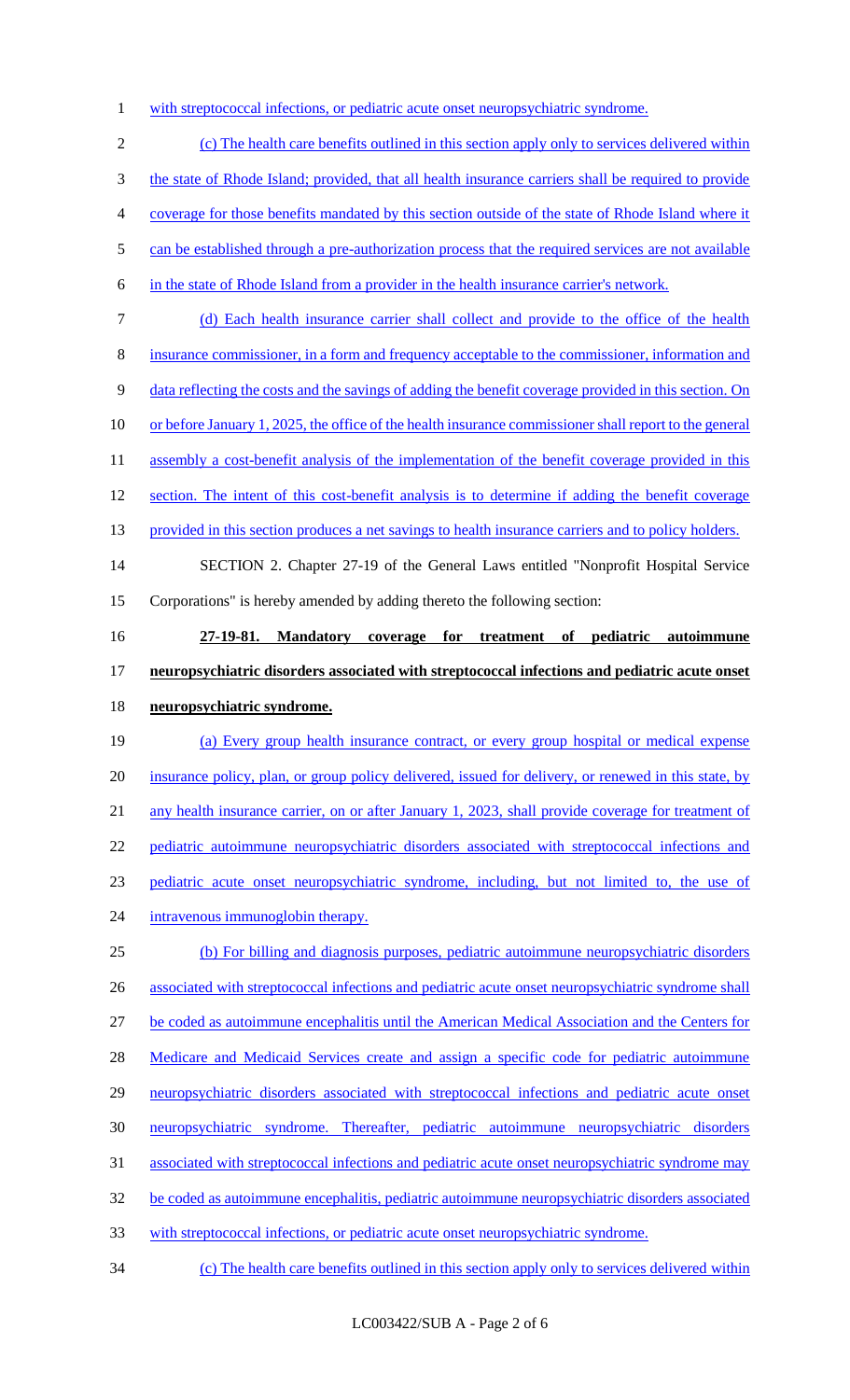1 the state of Rhode Island; provided, that all health insurance carriers shall be required to provide

coverage for those benefits mandated by this section outside of the state of Rhode Island where it

can be established through a pre-authorization process that the required services are not available

- in the state of Rhode Island from a provider in the health insurance carrier's network.
- (d) Each health insurance carrier shall collect and provide to the office of the health

insurance commissioner, in a form and frequency acceptable to the commissioner, information and

data reflecting the costs and the savings of adding the benefit coverage provided in this section. On

or before January 1, 2025, the office of the health insurance commissioner shall report to the general

assembly a cost-benefit analysis of the implementation of the benefit coverage provided in this

10 section. The intent of this cost-benefit analysis is to determine if adding the benefit coverage

11 provided in this section produces a net savings to health insurance carriers and to policy holders.

 SECTION 3. Chapter 27-20 of the General Laws entitled "Nonprofit Medical Service Corporations" is hereby amended by adding thereto the following section:

 **27-20-77. Mandatory coverage for treatment of pediatric autoimmune neuropsychiatric disorders associated with streptococcal infections and pediatric acute onset neuropsychiatric syndrome.** 

- (a) Every group health insurance contract, or every group hospital or medical expense 18 insurance policy, plan, or group policy delivered, issued for delivery, or renewed in this state, by 19 any health insurance carrier, on or after January 1, 2023, shall provide coverage for treatment of pediatric autoimmune neuropsychiatric disorders associated with streptococcal infections and pediatric acute onset neuropsychiatric syndrome, including, but not limited to, the use of 22 intravenous immunoglobin therapy.
- (b) For billing and diagnosis purposes, pediatric autoimmune neuropsychiatric disorders 24 associated with streptococcal infections and pediatric acute onset neuropsychiatric syndrome shall be coded as autoimmune encephalitis until the American Medical Association and the Centers for 26 Medicare and Medicaid Services create and assign a specific code for pediatric autoimmune neuropsychiatric disorders associated with streptococcal infections and pediatric acute onset neuropsychiatric syndrome. Thereafter, pediatric autoimmune neuropsychiatric disorders 29 associated with streptococcal infections and pediatric acute onset neuropsychiatric syndrome may be coded as autoimmune encephalitis, pediatric autoimmune neuropsychiatric disorders associated with streptococcal infections, or pediatric acute onset neuropsychiatric syndrome. (c) The health care benefits outlined in this section apply only to services delivered within
- the state of Rhode Island; provided, that all health insurance carriers shall be required to provide
- coverage for those benefits mandated by this section outside of the state of Rhode Island where it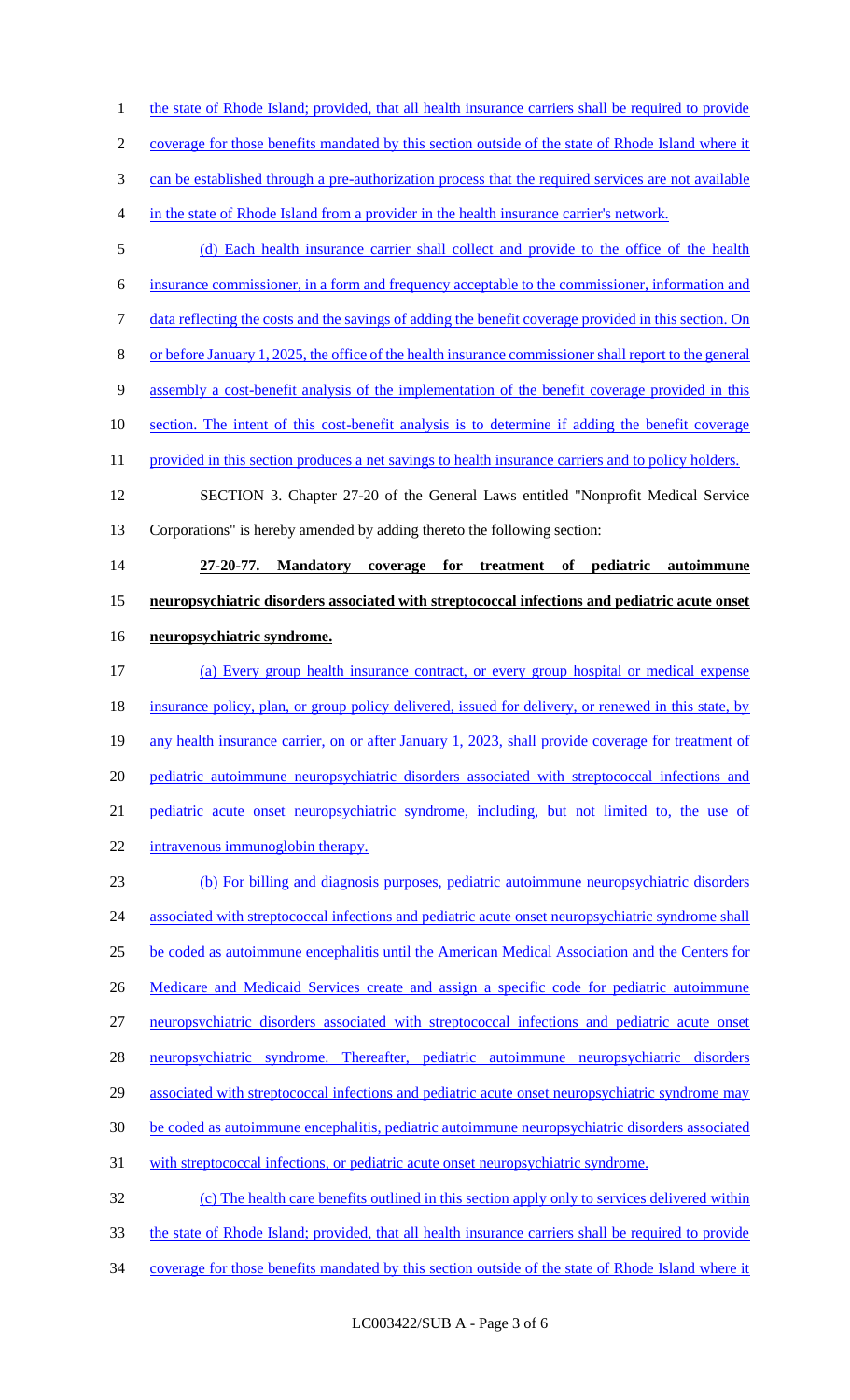can be established through a pre-authorization process that the required services are not available

2 in the state of Rhode Island from a provider in the health insurance carrier's network.

(d) Each health insurance carrier shall collect and provide to the office of the health

insurance commissioner, in a form and frequency acceptable to the commissioner, information and

5 data reflecting the costs and the savings of adding the benefit coverage provided in this section. On

or before January 1, 2025, the office of the health insurance commissioner shall report to the general

assembly a cost-benefit analysis of the implementation of the benefit coverage provided in this

section. The intent of this cost-benefit analysis is to determine if adding the benefit coverage

provided in this section produces a net savings to health insurance carriers and to policy holders.

 SECTION 4. Chapter 27-41 of the General Laws entitled "Health Maintenance Organizations" is hereby amended by adding thereto the following section:

 **27-41-94. Mandatory coverage for treatment of pediatric autoimmune neuropsychiatric disorders associated with streptococcal infections and pediatric acute onset neuropsychiatric syndrome.** 

 (a) Every group health insurance contract, or every group hospital or medical expense 16 insurance policy, plan, or group policy delivered, issued for delivery, or renewed in this state, by 17 any health insurance carrier, on or after January 1, 2023, shall provide coverage for treatment of 18 pediatric autoimmune neuropsychiatric disorders associated with streptococcal infections and 19 pediatric acute onset neuropsychiatric syndrome, including, but not limited to, the use of intravenous immunoglobin therapy. (b) For billing and diagnosis purposes, pediatric autoimmune neuropsychiatric disorders 22 associated with streptococcal infections and pediatric acute onset neuropsychiatric syndrome shall

 be coded as autoimmune encephalitis until the American Medical Association and the Centers for 24 Medicare and Medicaid Services create and assign a specific code for pediatric autoimmune

neuropsychiatric disorders associated with streptococcal infections and pediatric acute onset

neuropsychiatric syndrome. Thereafter, pediatric autoimmune neuropsychiatric disorders

associated with streptococcal infections and pediatric acute onset neuropsychiatric syndrome may

28 be coded as autoimmune encephalitis, pediatric autoimmune neuropsychiatric disorders associated

29 with streptococcal infections, or pediatric acute onset neuropsychiatric syndrome.

 (c) The health care benefits outlined in this section apply only to services delivered within the state of Rhode Island; provided, that all health insurance carriers shall be required to provide coverage for those benefits mandated by this section outside of the state of Rhode Island where it

can be established through a pre-authorization process that the required services are not available

34 in the state of Rhode Island from a provider in the health insurance carrier's network.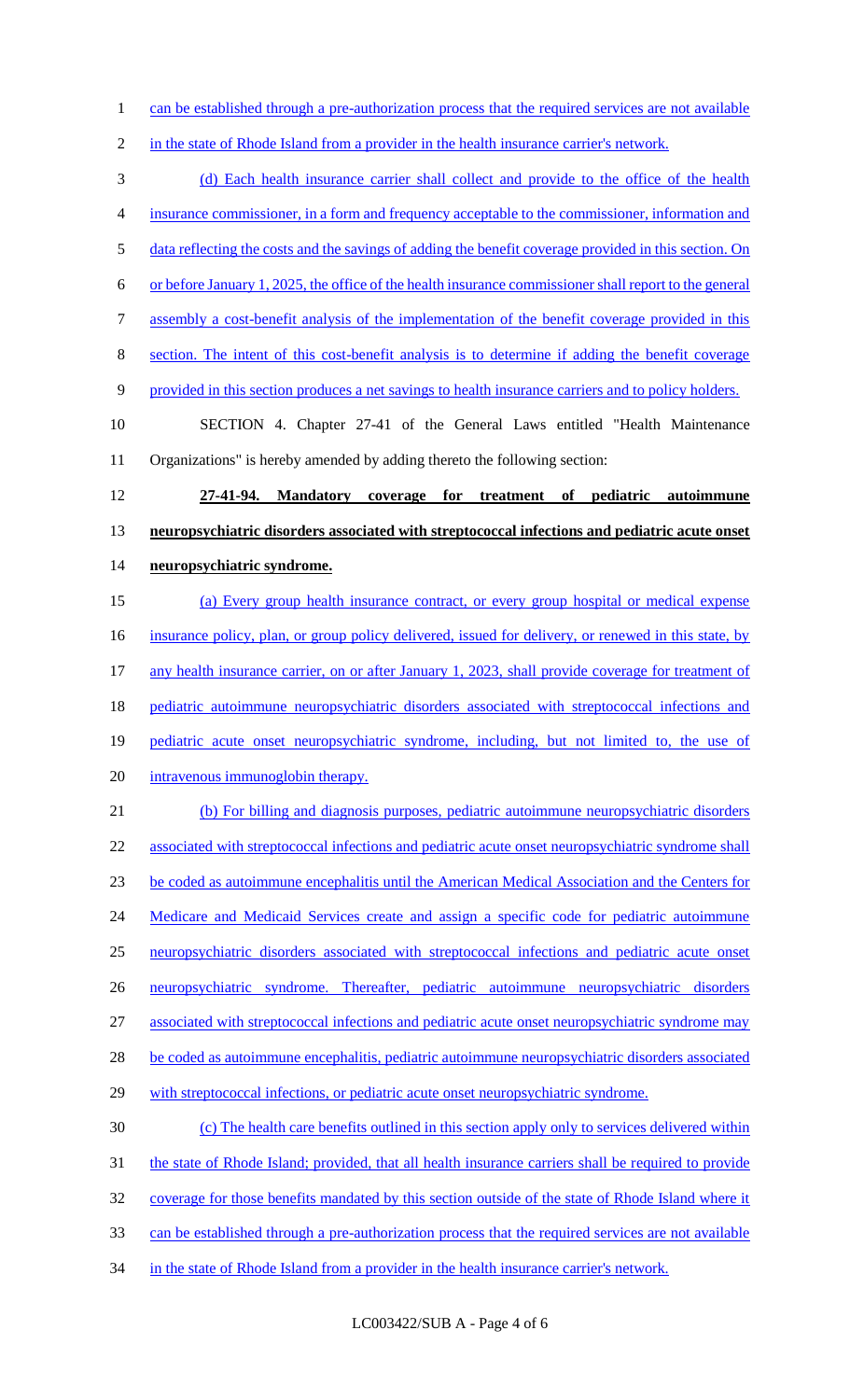- 1 (d) Each health insurance carrier shall collect and provide to the office of the health
- 2 insurance commissioner, in a form and frequency acceptable to the commissioner, information and
- 3 data reflecting the costs and the savings of adding the benefit coverage provided in this section. On
- 4 or before January 1, 2025, the office of the health insurance commissioner shall report to the general
- 5 assembly a cost-benefit analysis of the implementation of the benefit coverage provided in this
- 6 section. The intent of this cost-benefit analysis is to determine if adding the benefit coverage
- 7 provided in this section produces a net savings to health insurance carriers and to policy holders.
- 8 SECTION 5. This act shall take effect upon passage.

======== LC003422/SUB A ========